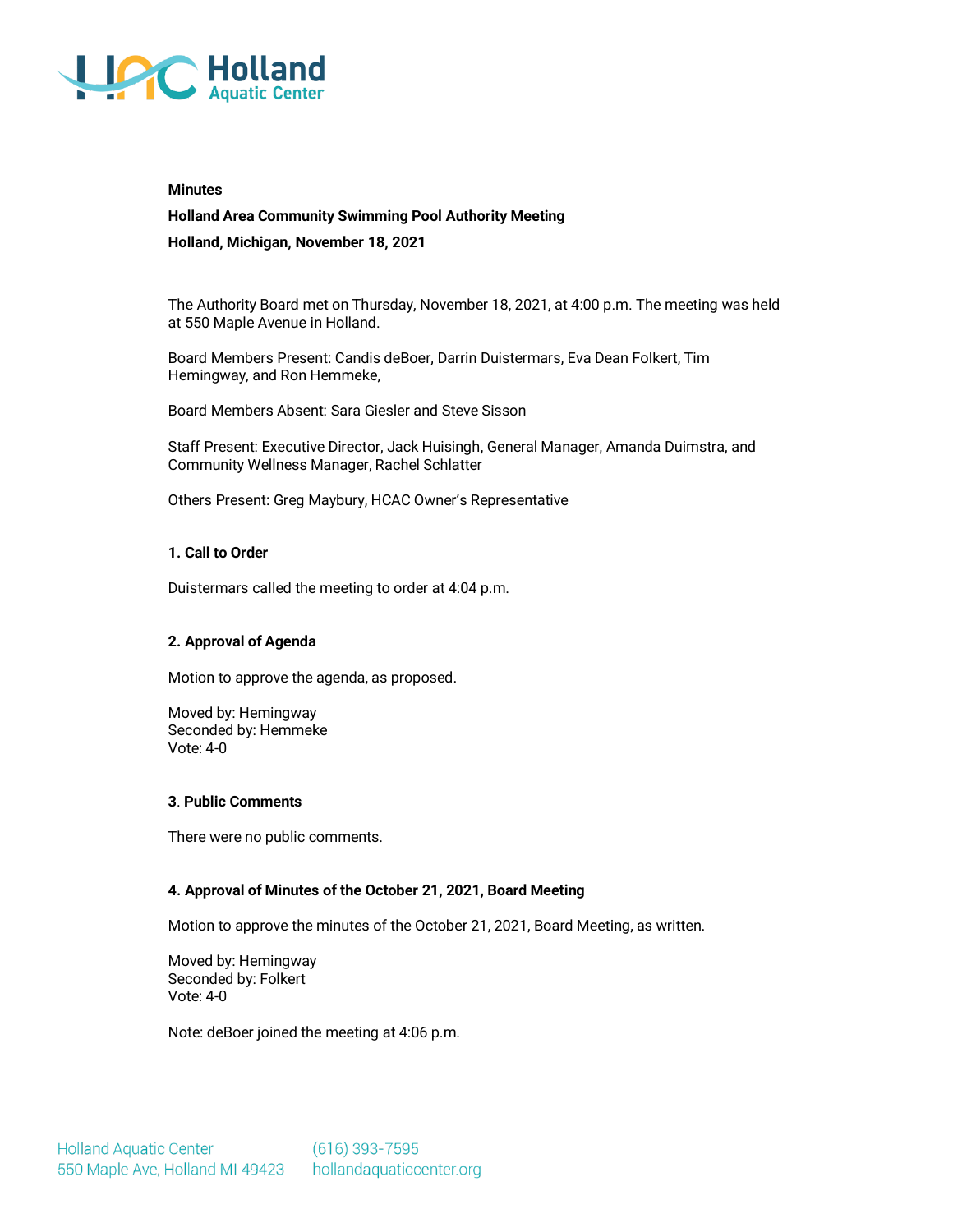

# **5. Next Gen Project Status**

Maybury provided the Board with a construction status update including:

- a) The project continues to achieve a clear safety record.
- b) The team remains on schedule for completion in late summer 2022 and is within budget.
- c) Resolution of PCCO#10 within the Board approved +\$290,877.63.
- d) Current focus of work is on finishes, tile, window placement and pool testing.
- e) The new Slide is in place and ready for the certification process.
- f) Mechanical Rooms
	- Chemical Final details are being completed and water will be in the pools within 2 weeks.
	- Mechanical HVAC systems testing, balancing, and training is underway.
	- Video recording has been achieved for future training purposes.
- g) The team continues to plan the Chemical Room consolidation and is moving forward with design.
- h) The Board thanked Maybury for his leadership of the construction team.

## **6. HCAC Foundation Report**

Huisingh provided the Board with an update of HCACF activities:

a) Naming Authorizations – Motion to approve naming opportunities including, The Nelis Family, the Heeringa Family, and West Michigan Community Bank.

Moved by: deBoer Seconded by: Hemingway Vote: 5-0

b) The HACSPA Board recommended virtual donor recognition on the website for all donors support. It was also recommended that all donors at a \$1,000 or higher level be recognized on the donor wall in the lobby.

# **7. HACSPA Committee Reports**

- a. **Executive Committee** Duistermars reported for the Executive Committee
	- i. Giesler is continuing work on a Board member handbook.
	- ii. Giesler is planning a Board retreat.
	- iii. The Committee requests it's Executive Director proceed with Staff Development through the use of KOLBE evaluations.
	- iv. The Committee reviewed and agreed with rate changes considering ongoing Covid expectations and requirements along with increasing labor and expense inflation.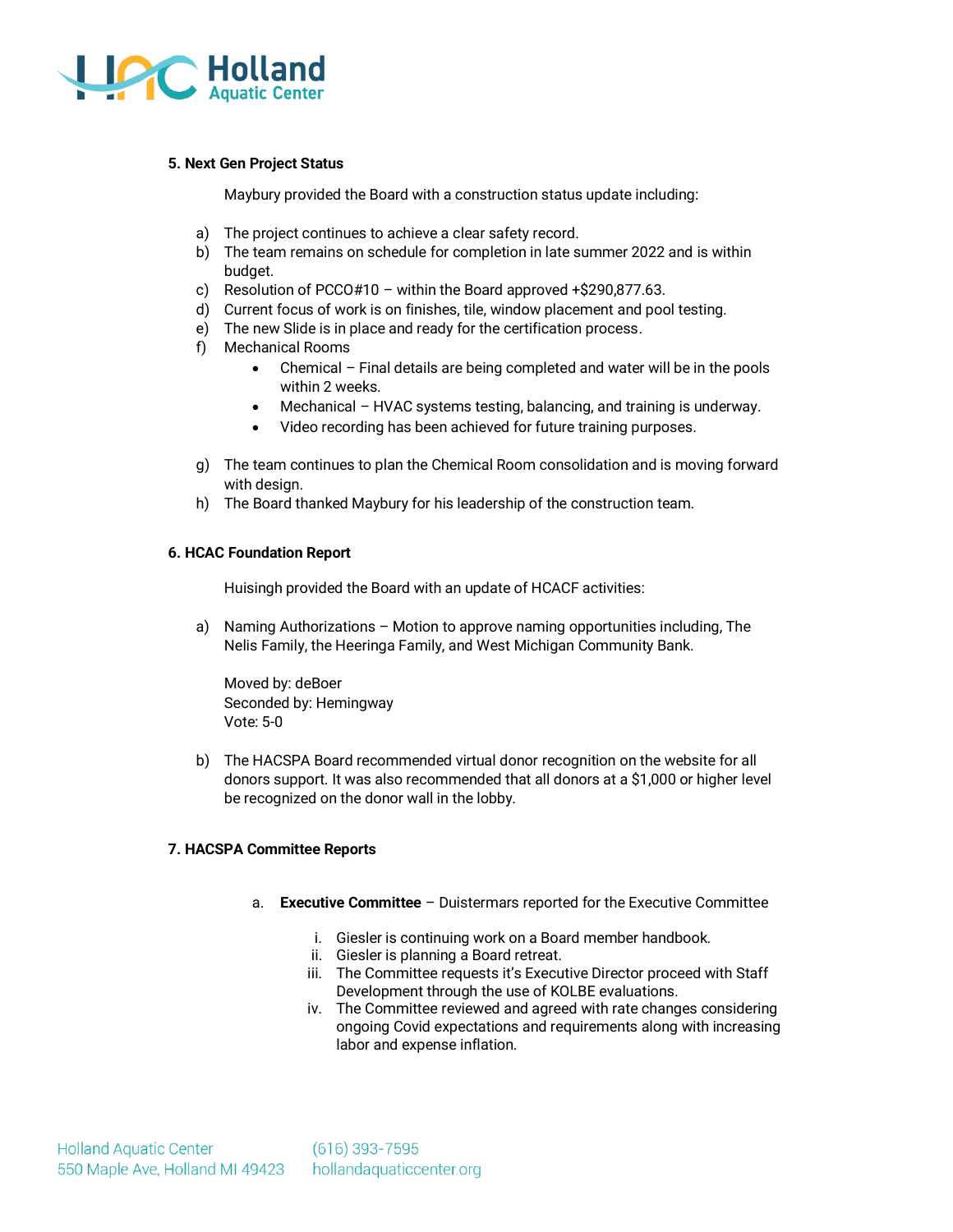

- a) **Finance Committee** Hemingway reported for the Finance Committee.
	- i) Motion to approve PCCO10 in the amount of \$290,877.63, which continues to remain within the current HACSPA Board construction project budget of \$28,715,421.

Moved by: Hemingway Seconded by: Folkert Vote: 5-0

ii) Motion to approve design completion to allow for final pricing for a consolidated chemical management room, not to exceed \$20,000, with an estimated cost of construction of \$330,000.

Moved by: Hemingway Seconded by: Hemmeke Vote: 5-0

b) **Safety and Communication Committee** – Nothing additional to report.

## **8. Executive Director Update (Huisingh)**

- a) Staff Manager Focus Rachel Schlatter, HAC Community Wellness Program Manager, provided and update on the program including; fitness classes are growing, new community wellness space layout, and new programming strategies. HAC is seeking additional instructors and looking to hire a full-time assistant manager. HAC is seeking additional labor to support all programs.
- b) Operations are overperforming against the plan of +\$200K with higher expenses and higher revenues.
	- The organization is experiencing significant labor and utilities expense increases.
	- 2022 rate adjustments are scheduled for January.
- c) The HAC team is preparing for:
	- Large swim meets during construction.
	- Leisure pool shut down on Nov. 27, 2021.
	- MHSAA High School Girls State Meet this coming weekend.
	- 50M shut down immediately following the MIAA Championships, MHSAA D1 Boys High School meet, and USA 13 & Under Long Course meet.
- d) A timeline for renovations of the 1998 50-meter pool continues to be developed. The pool is expected to be closed for renovations for up to 4 weeks in spring of 2022.

### **9. Other Business and Issues**

a) The Finance and Executive Committees will meet on December 1.